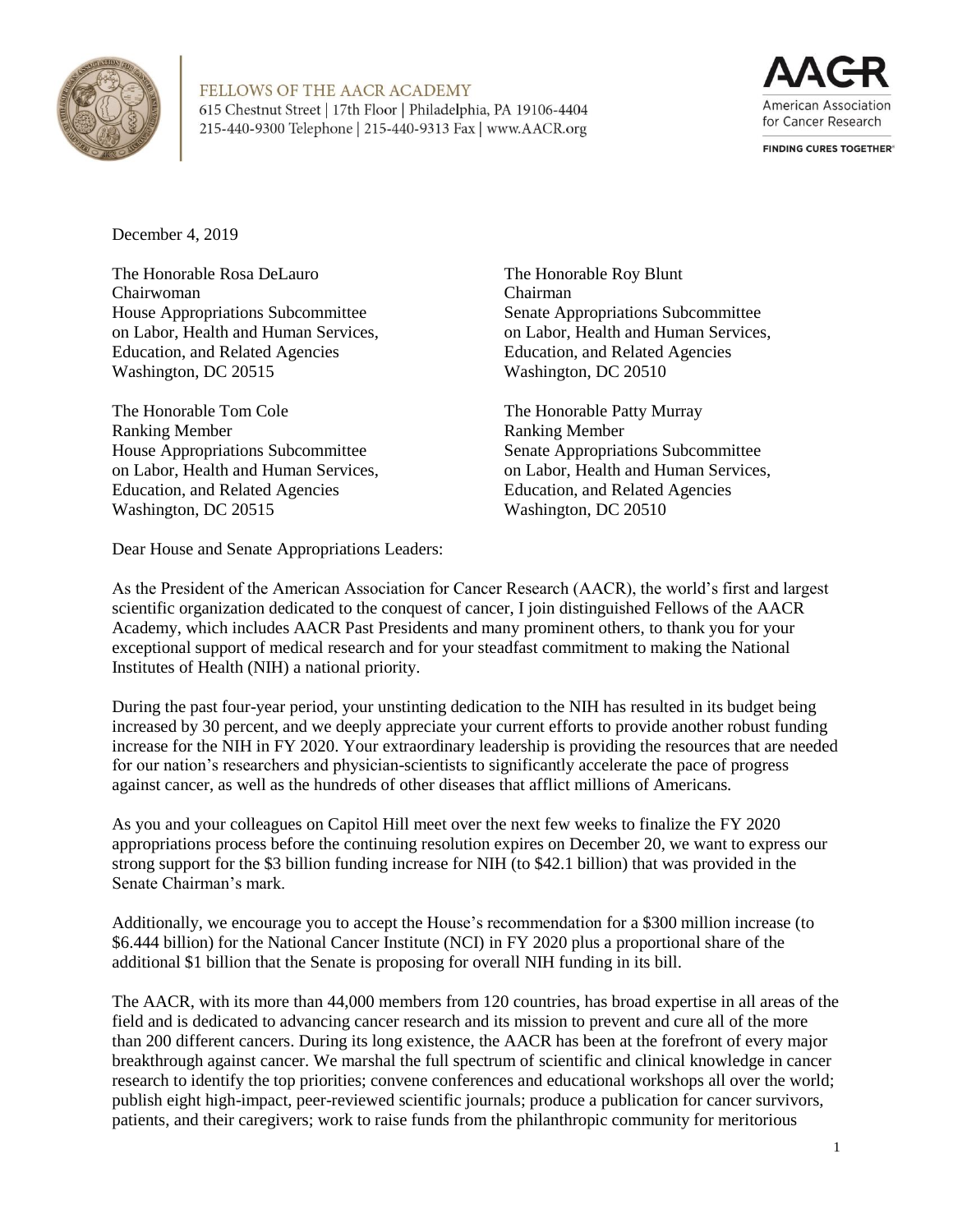



**FINDING CURES TOGETHER®** 

cancer research conducted by scientists at all career levels; and advocate for robust, sustained, and predictable annual funding increases for the NIH and NCI.

There has never been a more propitious time in the history of cancer research, which underscores why it is extremely important that the NIH and NCI budgets increase annually at robust rates. In the United States, overall cancer incidence and death rates are declining, while the number of cancer survivors has reached a record high of approximately 17 million, which are in part due to new drug approvals that are rapidly bringing lifesaving cures to patients. Today's precision medicine is resulting in more successful treatments for cancer patients, often without the punishing side effects that past generations of patients had to endure. This unparalleled progress has been driven largely by federally funded research.

Despite these enormous accomplishments, a concerning trend is taking place. Most notably, there is a falling payline at the NCI, and the success rate for the funding of investigator-initiated research project grants (RPGs) at the NCI has also been declining. This is primarily attributable to the remarkable advances in and enthusiasm for cancer research that have stimulated an unprecedented 50 percent increase in the number of investigator-initiated RPG applications to the NCI since FY 2013.

Additionally, and most importantly, with 606,880 estimated cancer deaths this year alone, our work is far from done. While advances in precision medicine are yielding extraordinary results for some cancer patients, there are still so many cancer patients for whom current therapies are not effective. Furthermore, many patient populations continue to suffer disproportionately from cancer and its associated effects, particularly certain racial and ethnic minority groups, individuals with low socioeconomic status, residents in certain geographic locations, and the elderly. We can and must do more to overcome these unacceptable cancer disparities.

Therefore, we cannot emphasize enough the importance of significant annual budget increases for medical research, and we call on you to remove the threat of a long-term continuing resolution that is so concerning to researchers, patient advocates, and the public by finalizing your work on the FY 2020 appropriations process before December 20.

As you continue your work in earnest, we respectfully urge you to increase our nation's investment in the NIH by providing \$42.1 billion to this lifesaving agency, as well as by allocating \$6.444 billion for the NCI that the House is proposing plus a proportional share of the additional \$1 billion for NIH that the Senate has included in its FY 2020 bill.

Cancer researchers and physician-scientists, such as the 88 who have signed on to this letter, 12 of whom are Nobel Laureates, are poised to drive forward and deliver further transformative scientific advances that will save more lives from cancer, and we sincerely appreciate your significant ongoing efforts to provide the support that is needed for us to reach this goal.

Thank you in advance for your consideration of our request.

Respectfully,

Elaine R. Mardis, PhD AACR President, 2019-2020 & Fellow of the AACR Academy, Class of 2019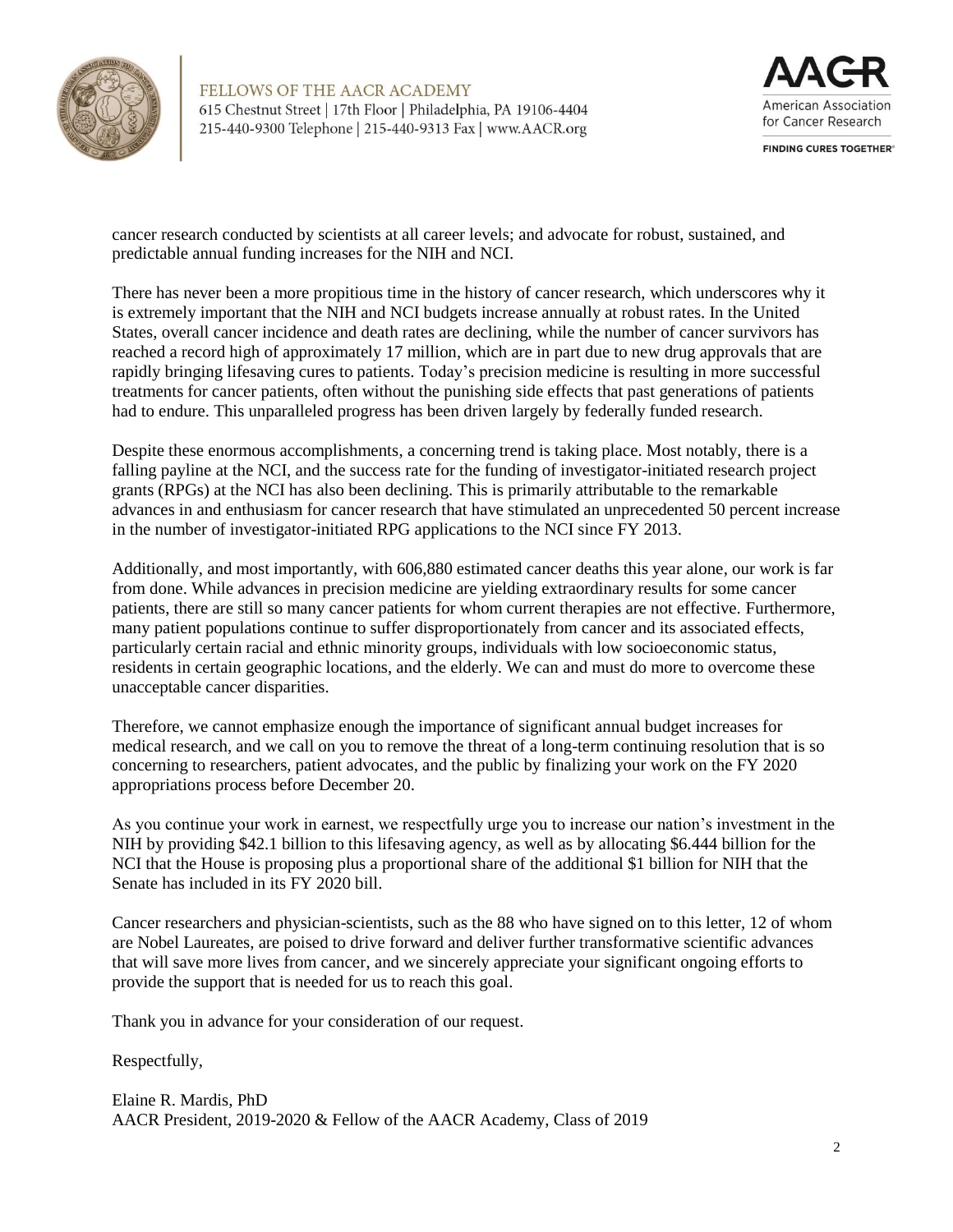



**FINDING CURES TOGETHER®** 

## **Fellows of the AACR Academy**

James P. Allison, PhD Fellow of the AACR Academy, Class of 2014 Nobel Laureate in Physiology or Medicine, 2018 The University of Texas MD Anderson Cancer Center Houston, TX

Kenneth C. Anderson, MD Fellow of the AACR Academy, Class of 2015 Dana-Farber Cancer Institute Boston, MA

Karen H. Antman, MD AACR President, 2003-2004 Fellow of the AACR Academy, Class of 2013

Frederick R. Appelbaum, MD Fellow of the AACR Academy, Class of 2019 Fred Hutchinson Cancer Research Center Seattle, WA

Carlos L. Arteaga, MD AACR President, 2014-2015 Fellow of the AACR Academy, Class of 2015 The University of Texas Southwestern Medical Center Dallas, TX

Alan Ashworth, PhD, FRS Fellow of the AACR Academy, Class of 2018 UCSF Helen Diller Family Comprehensive Cancer Center San Francisco, CA

David Baltimore, PhD Fellow of the AACR Academy, Class of 2013 Nobel Laureate in Physiology or Medicine, 1975 California Institute of Technology Pasadena, CA

Stephen B. Baylin, MD Fellow of the AACR Academy, Class of 2014 Johns Hopkins Sidney Kimmel Comprehensive Cancer Center Baltimore, MD

Joseph R. Bertino, MD AACR President, 1995-1996 Fellow of the AACR Academy, Class of 2013 The Rutgers Cancer Institute of New Jersey New Brunswick, NJ

Bruce A. Beutler, MD Fellow of the AACR Academy, Class of 2018 Nobel Laureate in Physiology or Medicine, 2011 University of Texas Southwestern Medical Center Dallas, TX

Mina J. Bissell, PhD Fellow of the AACR Academy, Class of 2013 Lawrence Berkeley National Laboratory Berkeley, CA

Elizabeth H. Blackburn, PhD AACR President, 2010-2011 Fellow of the AACR Academy, Class of 2013 Nobel Laureate in Physiology or Medicine, 2009 UCSF Helen Diller Family Comprehensive Cancer Center San Francisco, CA

Clara D. Bloomfield, MD Fellow of the AACR Academy, Class of 2016 The Ohio State University Comprehensive Cancer Center Columbus, OH

Michael A. Caligiuri, MD AACR President, 2017-2018 Fellow of the AACR Academy, Class of 2018 City of Hope National Medical Center Duarte, CA

Lewis C. Cantley, PhD Fellow of the AACR Academy, Class of 2014 Weill Cornell Medical College, New York-Presbyterian Hospital New York, NY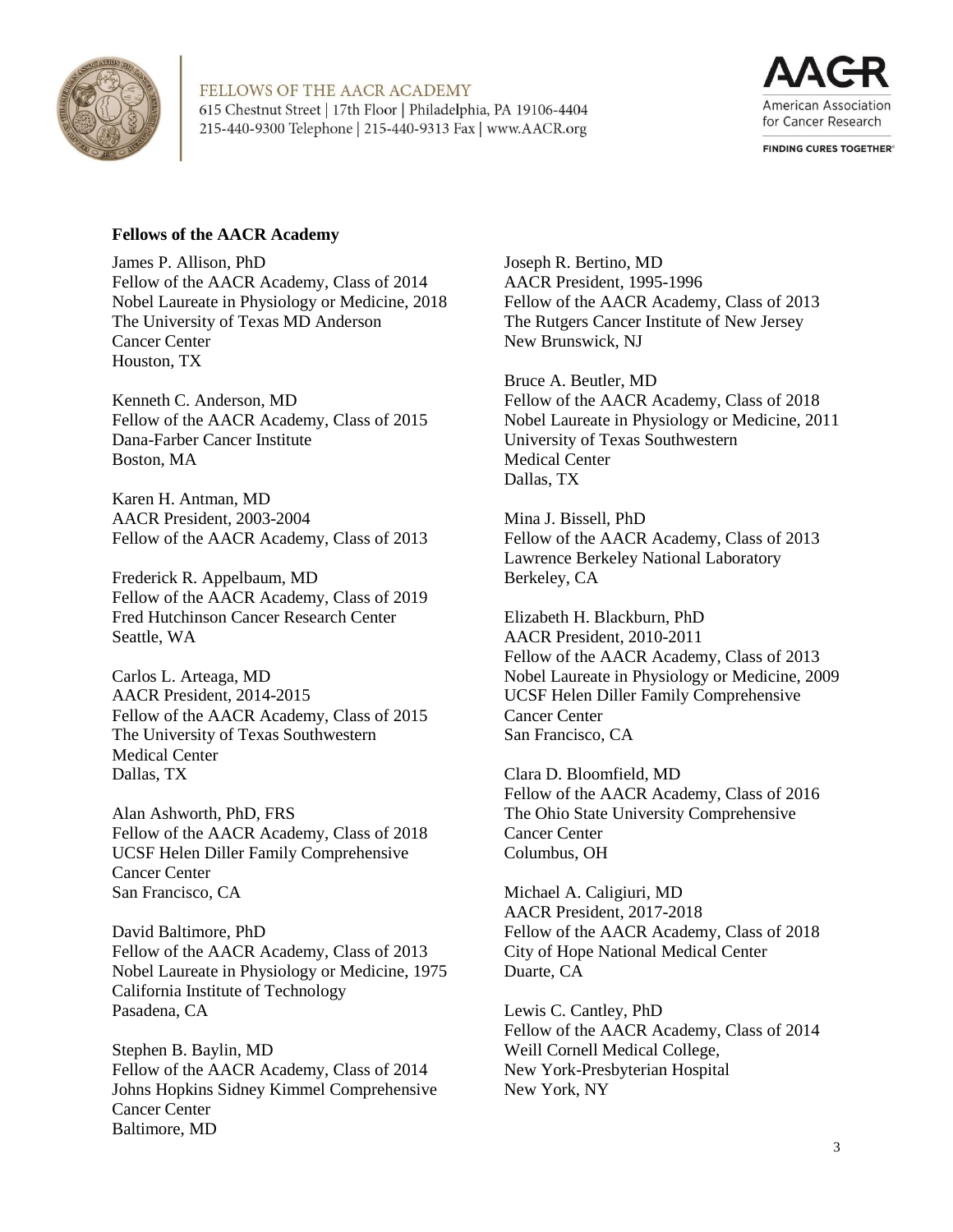



**FINDING CURES TOGETHER®** 

Mario R. Capecchi, PhD Fellow of the AACR Academy, Class of 2013 Nobel Laureate in Physiology or Medicine, 2007 University of Utah School of Medicine Salt Lake City, UT

Webster K. Cavenee, PhD AACR President, 1998-1999 Fellow of the AACR Academy, Class of 2013 Ludwig Institute for Cancer Research San Diego, CA

Martin Chalfie, PhD Fellow of the AACR Academy, Class of 2013 Nobel Laureate in Chemistry, 2008 Columbia University New York, NY

Bayard D. Clarkson, MD AACR President, 1980-1981 Fellow of the AACR Academy, Class of 2013 Memorial Sloan Kettering Cancer Center New York, NY

Lisa M. Coussens, PhD Fellow of the AACR Academy, Class of 2019 Oregon Health and Science University Knight Cancer Institute Portland, OR

Carlo M. Croce, MD Fellow of the AACR Academy, Class of 2013 The Ohio State University Comprehensive Cancer Center Columbus, OH

Tom Curran, PhD AACR President, 2000-2001 Fellow of the AACR Academy, Class of 2013 Children's Mercy Hospital Kansas City, MO

George Q. Daley, MD, PhD Fellow of the AACR Academy, Class of 2019 Harvard Medical School Boston, MA

Riccardo Dalla-Favera, MD Fellow of the AACR Academy, Class of 2017 Columbia University Institute for Cancer Genetics New York, NY

Nancy E. Davidson, MD AACR President, 2016-2017 Fellow of the AACR Academy, Class of 2017 Fred Hutchinson Cancer Research Center Seattle, WA

Ronald A. DePinho, MD Fellow of the AACR Academy, Class of 2015 The University of Texas MD Anderson Cancer Center Houston, TX

Vincent T. DeVita, Jr., MD Fellow of the AACR Academy, Class of 2014 Yale Cancer Center New Haven, CT

Vishva M. Dixit, MD Fellow of the AACR Academy, Class of 2017 Genentech, Inc. South San Francisco, CA

Jennifer A. Doudna, PhD Fellow of the AACR Academy, Class of 2017 University of California, Berkeley Berkeley, CA

Brian J. Druker, MD Fellow of the AACR Academy, Class of 2013 Oregon Health and Science University Knight Cancer Institute Portland, OR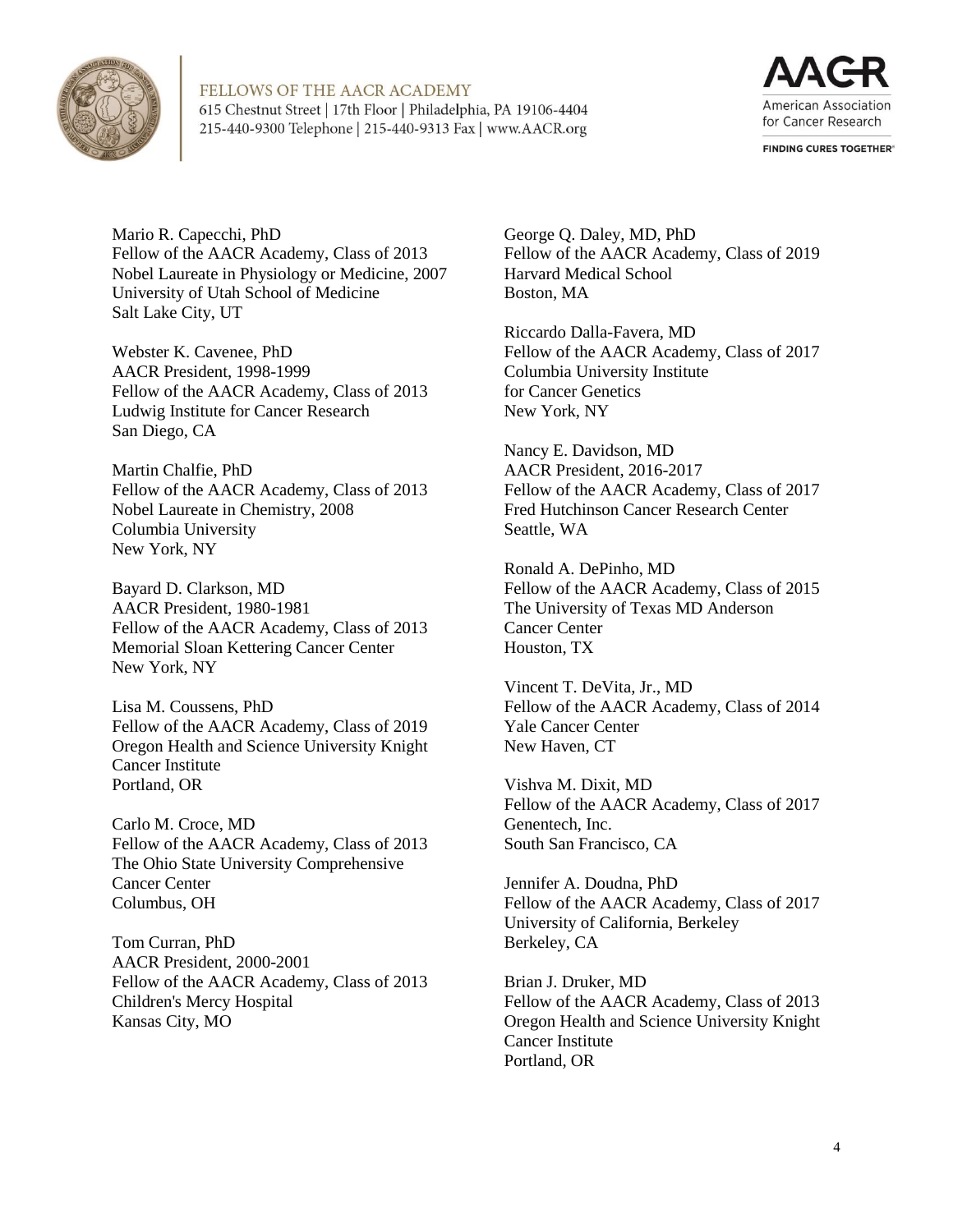



**FINDING CURES TOGETHER®** 

Raymond N. DuBois, MD, PhD AACR President, 2008-2009 Fellow of the AACR Academy, Class of 2013 Medical University of South Carolina Charleston, SC

Robert N. Eisenman, PhD Fellow of the AACR Academy, Class of 2015 Fred Hutchinson Cancer Research Center Seattle, WA

Stephen J. Elledge, PhD Fellow of the AACR Academy, Class of 2014 Harvard Medical School Boston, MA

Napoleone Ferrara, MD Fellow of the AACR Academy, Class of 2013 UC San Diego Moores Cancer Center La Jolla, CA

Gordon J. Freeman, PhD Fellow of the AACR Academy, Class of 2019 Harvard Medical School Boston, MA

Elaine Fuchs, PhD Fellow of the AACR Academy, Class of 2013 Rockefeller University New York, NY

Robert C. Gallo, MD Fellow of the AACR Academy, Class of 2014 University of Maryland School of Medicine Baltimore, MD

Judy E. Garber, MD, MPH AACR President, 2011-2012 AACR Academy President, 2019-2021 Fellow of the AACR Academy, Class of 2013 Dana-Farber Cancer Institute Boston, MA

Laurie H. Glimcher, MD Fellow of the AACR Academy, Class of 2018 Dana-Farber Cancer Institute Boston, MA

Joe W. Gray, PhD Fellow of the AACR Academy, Class of 2016 Oregon Health & Science University Portland, OR

Philip D. Greenberg, MD Fellow of the AACR Academy, Class of 2019 Fred Hutchinson Cancer Research Center Seattle, WA

William N. Hait, MD, PhD AACR President, 2007-2008 Fellow of the AACR Academy, Class of 2013 Johnson & Johnson External Innovation Raritan, NJ

H. Robert Horvitz, PhD Fellow of the AACR Academy, Class of 2013 Nobel Laureate in Physiology or Medicine, 2002 Massachusetts Institute of Technology Cambridge, MA

Susan Band Horwitz, PhD AACR President, 2002-2003 Fellow of the AACR Academy, Class of 2013 Albert Einstein College of Medicine Bronx, NY

Tony Hunter, PhD Fellow of the AACR Academy, Class of 2013 Salk Institute for Biological Sciences La Jolla, CA

Richard O. Hynes, PhD Fellow of the AACR Academy, Class of 2014 David H. Koch Institute for Integrative Cancer Research at MIT Cambridge, MA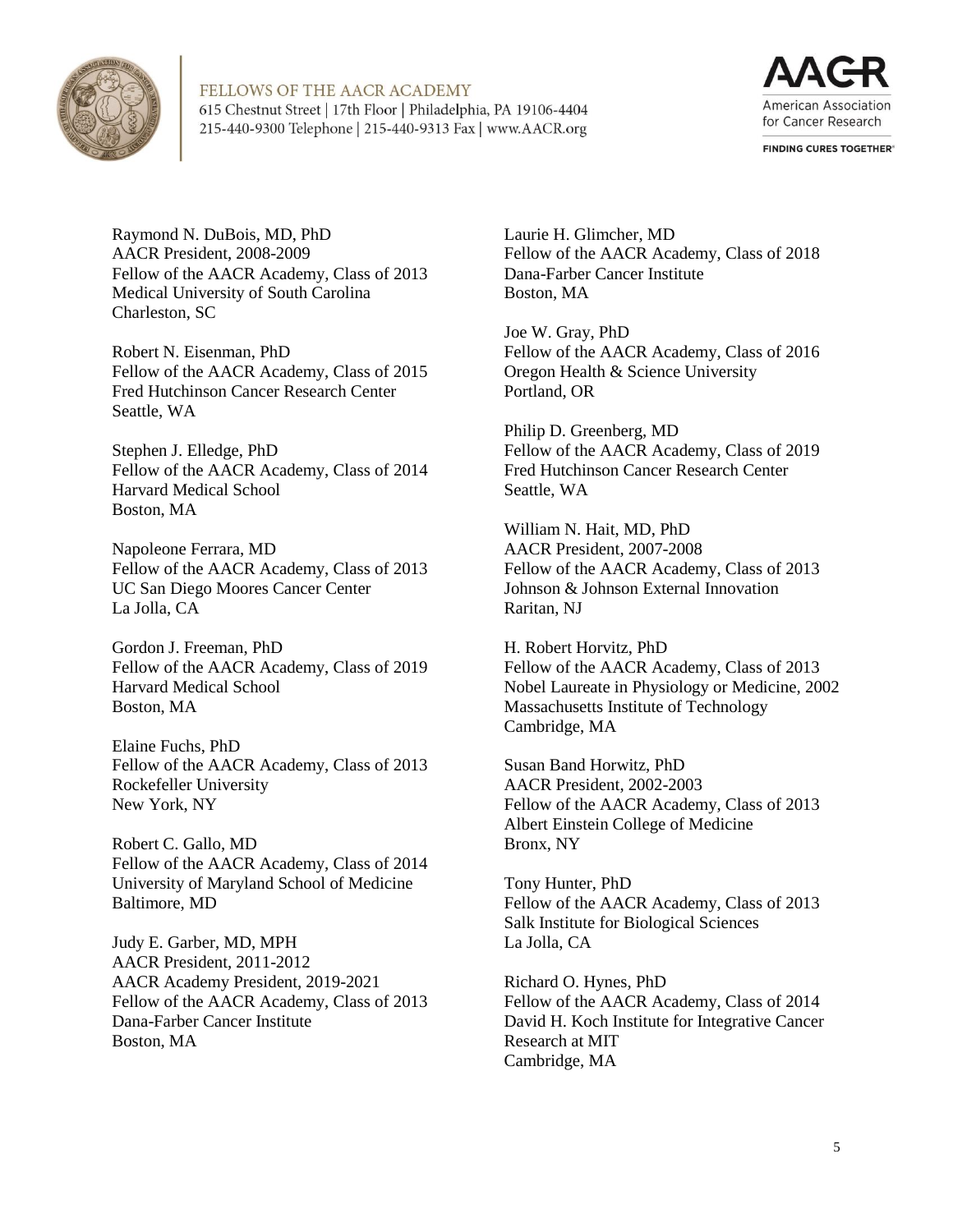



**FINDING CURES TOGETHER®** 

Tyler Jacks, PhD AACR President, 2009-2010 Fellow of the AACR Academy, Class of 2013 David H. Koch Institute for Integrative Cancer Research at MIT Cambridge, MA

Elizabeth M. Jaffee, MD AACR President, 2018-2019 Fellow of the AACR Academy, Class of 2018 Johns Hopkins Sidney Kimmel Comprehensive Cancer Center Baltimore, MD

Peter A. Jones, PhD, DSc AACR President, 2005-2006 Fellow of the AACR Academy, Class of 2013 Van Andel Research Institute Grand Rapids, MI

V. Craig Jordan, OBE, PhD, DSc Fellow of the AACR Academy, Class of 2013 The University of Texas MD Anderson Cancer Center Houston, TX

Carl H. June, MD Fellow of the AACR Academy, Class of 2017 University of Pennsylvania Perelman School of Medicine Philadelphia, PA

Michael B. Kastan, MD, PhD Fellow of the AACR Academy, Class of 2017 Duke Cancer Institute Durham, NC

Mary-Claire King, PhD Fellow of the AACR Academy, Class of 2013 University of Washington School of Medicine Seattle, WA

Kenneth Kinzler, PhD Fellow of the AACR Academy, Class of 2014 Johns Hopkins Sidney Kimmel Comprehensive Cancer Center Baltimore, MD

Richard D. Kolodner, PhD Fellow of the AACR Academy, Class of 2014 Ludwig Institute for Cancer Research San Diego, CA

Margaret L. Kripke, PhD AACR President, 1993-1994 Fellow of the AACR Academy, Class of 2013 The University of Texas MD Anderson Cancer Center Houston, TX

Arnold J. Levine, PhD Fellow of the AACR Academy, Class of 2013 Institute for Advanced Study Princeton, NJ

Ronald Levy, MD Fellow of the AACR Academy, Class of 2014 Stanford University School of Medicine Stanford, CA

David M. Livingston, MD Fellow of the AACR Academy, Class of 2014 Dana-Farber Cancer Institute Boston, MA

Lawrence A. Loeb, MD, PhD AACR President, 1988-1989 Fellow of the AACR Academy, Class of 2013 University of Washington School of Medicine Seattle, WA

Scott W. Lowe, PhD Fellow of the AACR Academy, Class of 2019 Memorial Sloan Kettering Cancer Center New York, NY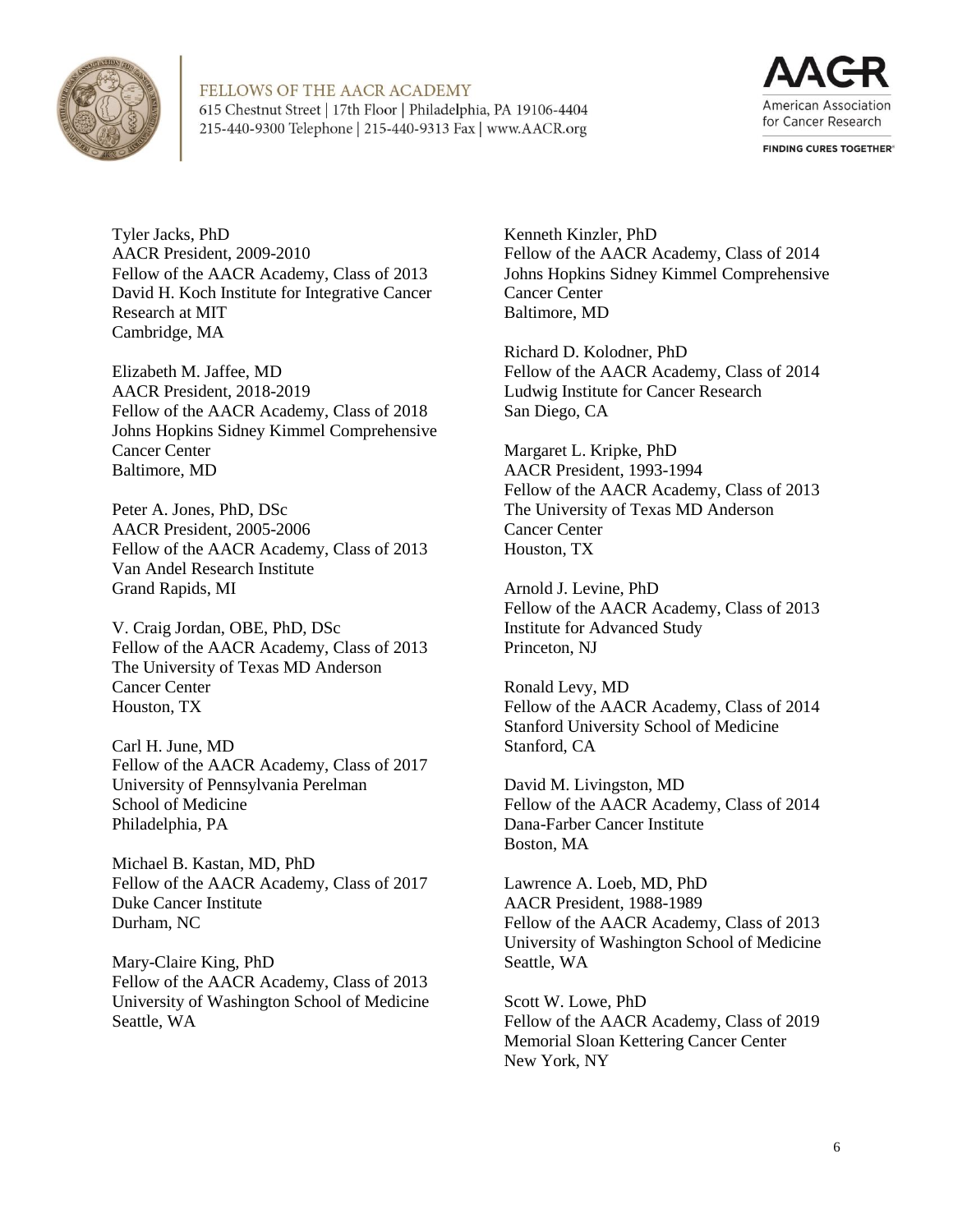



**FINDING CURES TOGETHER®** 

Elaine R. Mardis, PhD AACR President, 2019-2020 Fellow of the AACR Academy, Class of 2019 Nationwide Children's Hospital Columbus, OH

Joan Massagué, PhD Fellow of the AACR Academy, Class of 2016 Memorial Sloan Kettering Cancer Center New York, NY

Lynn M. Matrisian, PhD AACR President, 2004-2005 Fellow of the AACR Academy, Class of 2013 Pancreatic Cancer Action Network Manhattan Beach, CA

Frank McCormick, PhD AACR President, 2012-2013 Fellow of the AACR Academy, Class of 2013 UCSF Helen Diller Family Comprehensive Cancer Center San Francisco, CA

Harold L. Moses, MD AACR President, 1991-1992 Fellow of the AACR Academy, Class of 2013 Vanderbilt-Ingram Comprehensive Cancer Center Nashville, TN

Larry Norton, MD Fellow of the AACR Academy, Class of 2019 Memorial Sloan Kettering Cancer Center New York, NY

Olufunmilayo I. Olopade, MD Fellow of the AACR Academy, Class of 2013 The University of Chicago Medical Center Chicago, IL

Carol L. Prives, PhD Fellow of the AACR Academy, Class of 2015 Columbia University New York, NY

Sir Richard J. Roberts, PhD Fellow of the AACR Academy, Class of 2013 Nobel Laureate in Physiology or Medicine, 1993 New England Biolabs, Inc. Ipswich, MA

Charles L. Sawyers, MD AACR President, 2013-2014 Fellow of the AACR Academy, Class of 2014 Memorial Sloan Kettering Cancer Center New York, NY

Andrew V. Schally, PhD Fellow of the AACR Academy, Class of 2013 Nobel Laureate in Physiology or Medicine, 1977 University of Miami/VA Medical Center Miami, FL

Robert D. Schreiber, PhD Fellow of the AACR Academy, Class of 2019 Washington University School of Medicine St. Louis, MO

Phillip A. Sharp, PhD Fellow of the AACR Academy, Class of 2013 Nobel Laureate in Physiology or Medicine, 1993 David H. Koch Institute for Integrative Cancer Research at MIT Cambridge, MA

Arlene H. Sharpe, MD, PhD Fellow of the AACR Academy, Class of 2019 Harvard Medical School Boston, MA

Charles J. Sherr, MD, PhD Fellow of the AACR Academy, Class of 2013 St. Jude Children's Research Hospital Memphis, TN

Bruce W. Stillman, PhD Fellow of the AACR Academy, Class of 2019 Cold Spring Harbor Laboratory Cold Spring Harbor, NY